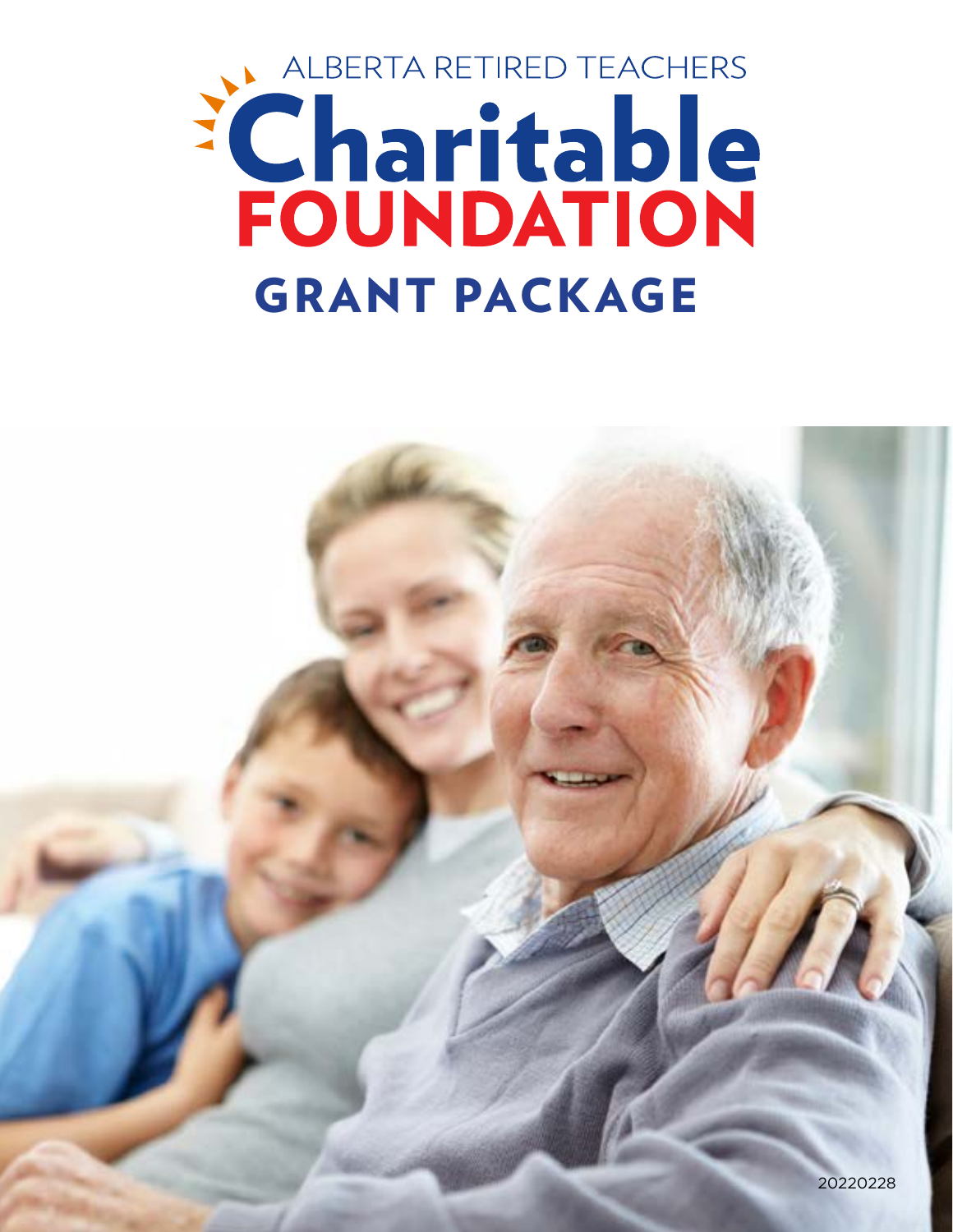

# TABLE OF CONTENTS

| Grant Application Checklist 5 |
|-------------------------------|
|                               |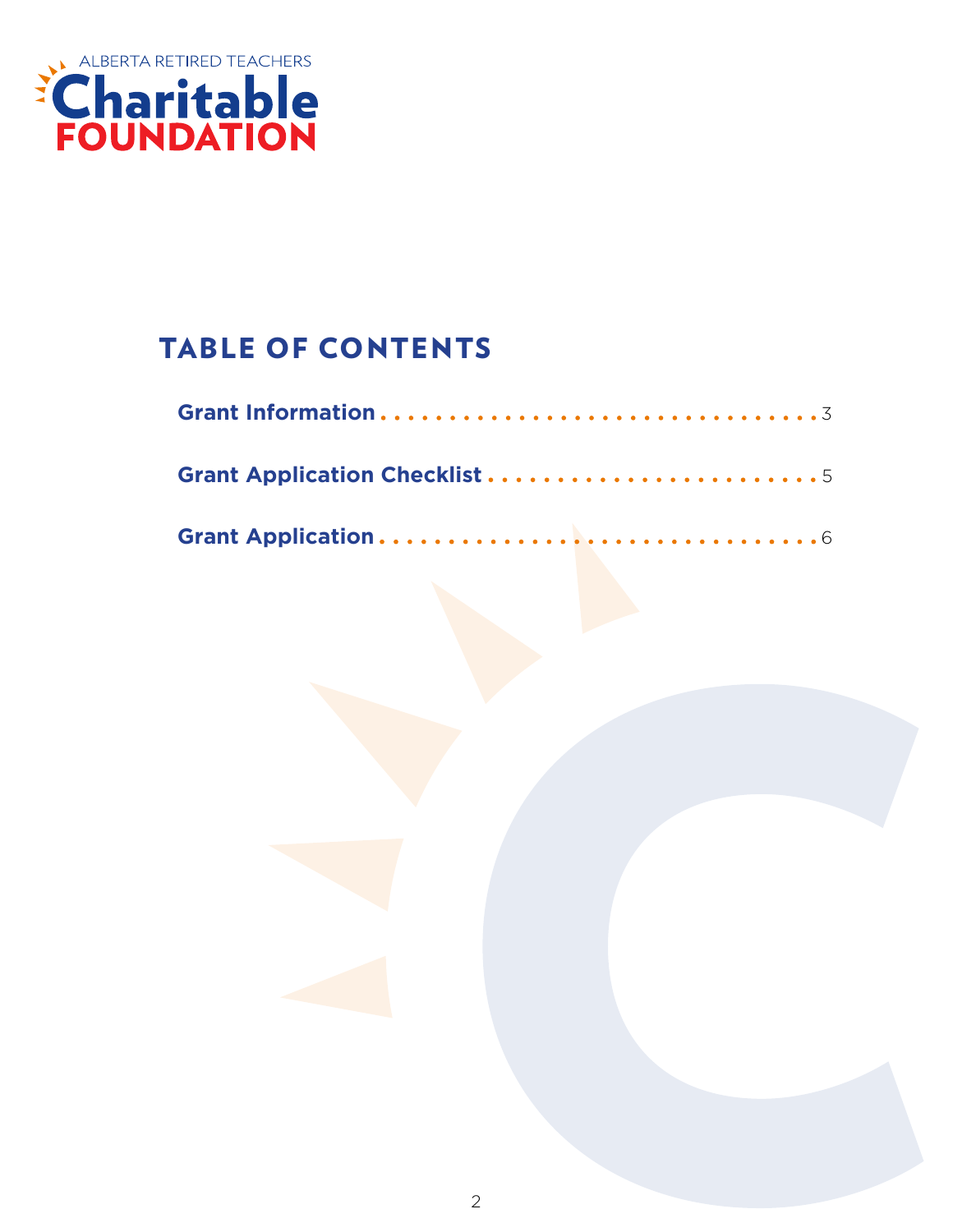

Edmonton, AB T5V 1R9

## GRANT INFORMATION

**General Grant Focus:** The Alberta Retired Teachers Charitable Foundation's (ARTCF) mission is to support Alberta's seniors in the pursuit of appropriate health care, accommodation, and English language education.

**Geographic Area of Grant Focus:** ARTCF funds grants to organizations and programs incorporated and delivering services in Alberta.

**Types of Support:** ARTCF considers funding for programs that provide services to seniors in the areas appropriate health care, accommodation and English as a second language. Funding is favored for programs and resources focused primarily on seniors' needs.

**Grant Duration:** ARTCF grants are awarded for a limited period of time and most grants will be limited to one year in duration. Multi-year funding will be considered on an exceptional, case-by-case basis.

**Funding Amounts:** While requests are reviewed on a case-by-case basis, applicants should note that as a general practice, ARTCF does not fund the total cost of a capital, program, or capacity building budgets. Requests should be proportional to the amount of the specific capital, program, or capacity building budget, or in the case of core support, the size of the agency's operating budget.

Applicants should request a grant amount that is consistent with a thoughtful and sustainable fund raising strategy. The information below is intended to provide general guidance. Based on individual circumstances, the Foundation's Board of Directors will use flexibility and apply individual judgment to each request.

**Applicant Eligibility:** An organization that is certified as a Charitable Foundation under Revenue Canada's eligibility criteria is eligible for consideration. The Foundation does not fund organizations and programs outside of Alberta.

### GRANT GUIDELINES

**Philosophy:** ARTCF funds programs and projects that show promise of strengthening Alberta's senior community beyond the grant period. We respond to programs and projects that offer maximum community impact to achieve long-term results.

#### **Qualifications:**

The applicant must be an active registered charity and found on the Government of Canada - Charities Directorate - Charities Listing. The organization must not be listed on the charities listing as in a revoked, annulled, or suspended state.

https://apps.cra-arc.gc.ca/ebci/hacc/srch/pub/dsplyBscSrch?request\_locale=e[n](https://www.canada.ca/en/revenue-agency/services/charities-giving/charities-listings.html )

- Audited Financial Statement or its equivalent must be included in the application in order to be considered in the process. Applications without this information will be rejected.
- Applicants must be a public charity in existence for a minimum of three years.
- All programs must address issues, concerns, or opportunities by organizations incorporated and delivering services in Alberta.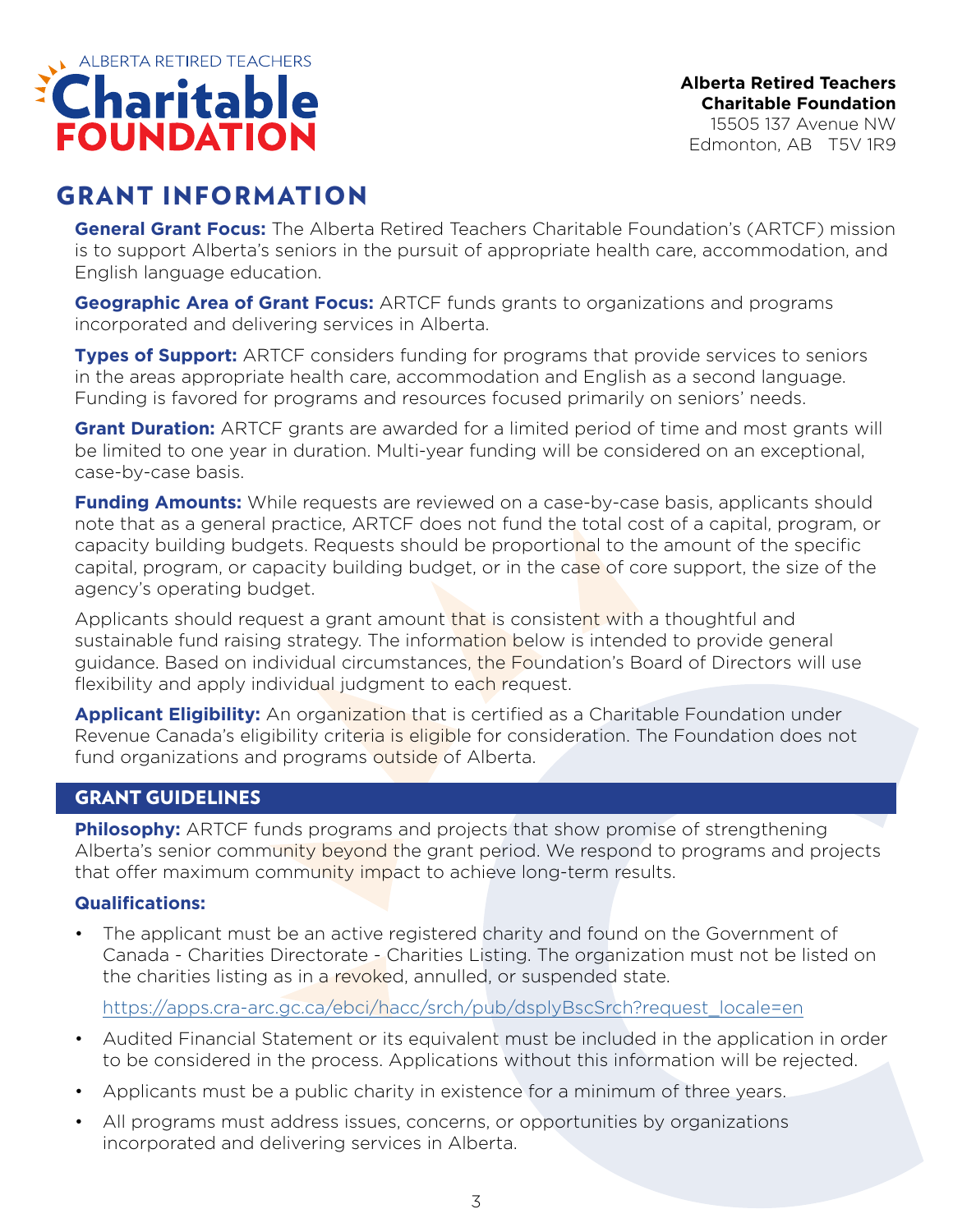**Funding Parameters:** Proposals may be awarded partial or full funding.

**Types of Grants:** Program must advance the mission of the ARTCF in one or more of the following program categories:

- *• Health Care:* ARTCF is dedicated to helping seniors in Alberta get the resources they need with medical and health care concerns like Parkinson's, Alzheimer's, and more.
- *• Housing:* ARTCF advocates and provides support for charities that help seniors get the proper accommodations and housing they need in order to give them the comfort they require and deserve.
- *• English as a second language for seniors:* ARTCF recognizes that not everyone in Alberta speaks English as their first language, so we're dedicated to helping seniors advocate and communicate for themselves on important issues by broadening the information and programs available.

Successful applicants will be asked to sign a Grant Agreement document. A copy of that document is included for your review.

4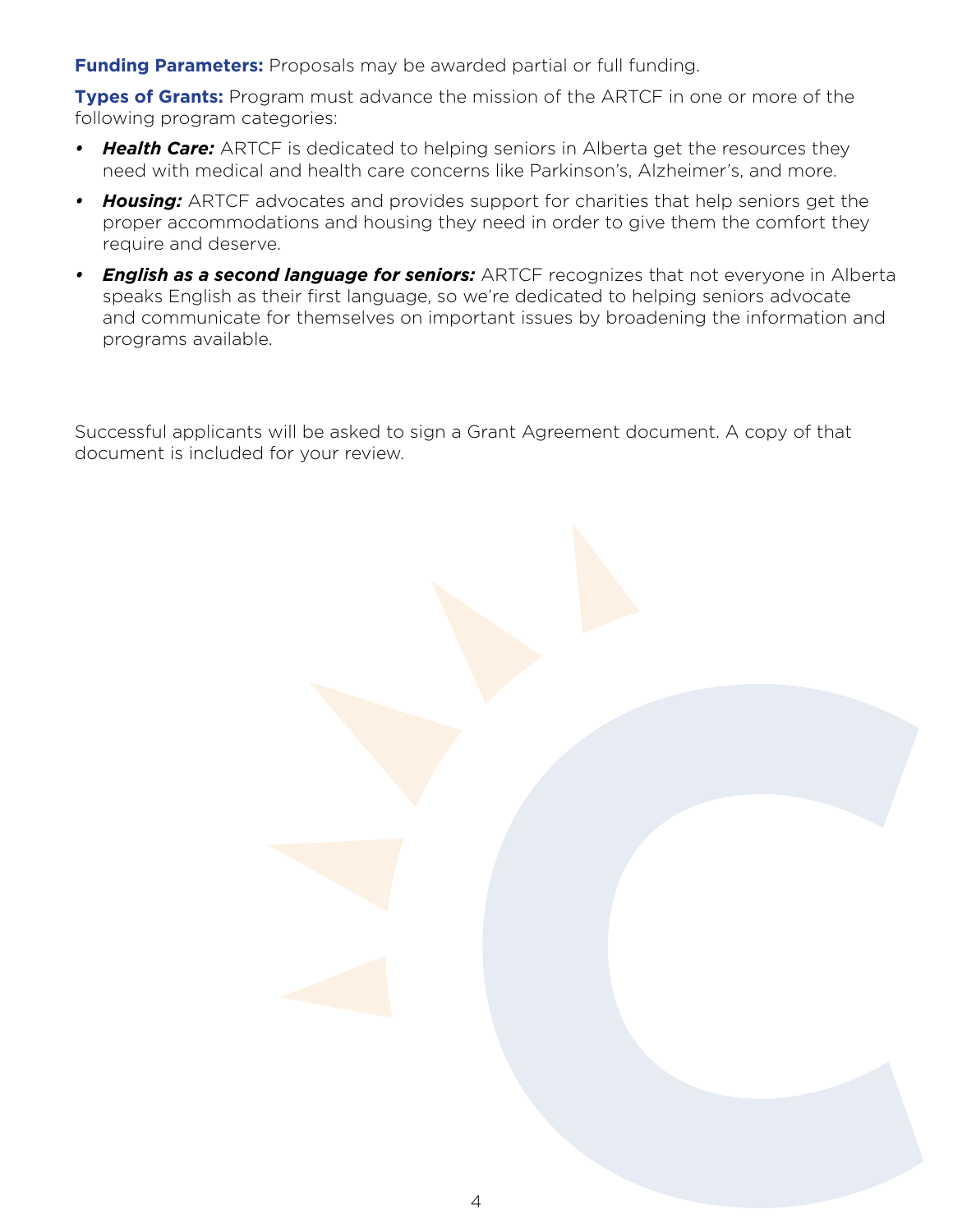

15505 137 Avenue NW Edmonton, AB T5V 1R9

# GRANT APPLICATION CHECK LIST

The Alberta Retired Teachers Charitable Foundation (ARTCF) **Grant Application Package** consists of the following components, which should be submitted in the order listed below. This check list is provided to help ensure a complete proposal.

Review of the **ARTCF**'s Grant Qualifications information to ensure that your organization meets the Foundation's funding priorities.

## GRANT APPLICATION PACKAGE

- **Section I: Cover Letter** (one page)
- 
- **Section II: Grant Application Form**

Use the 2-page online template provided.

**Section III: Attachments**

- $\Box$  Proof of charitable status
- $\Box$  Copy of current year audited financial statement
- $\Box$  Annual report, if available

Thank you for your time and effort in completing this application.

### *Incomplete applications will not be considered.*

Please print out this check list and check off each completed item. Mail the signed check list and completed **Grant Application Package** to:

**Alberta Retired Teachers Charitable Foundation**

15505 137 Avenue NW Edmonton, AB T5V 1R9

I have reviewed and complied with the above "Grant Check List" and I understand that if any of the required documents are missing, my application will be immediately rejected without review.

X Date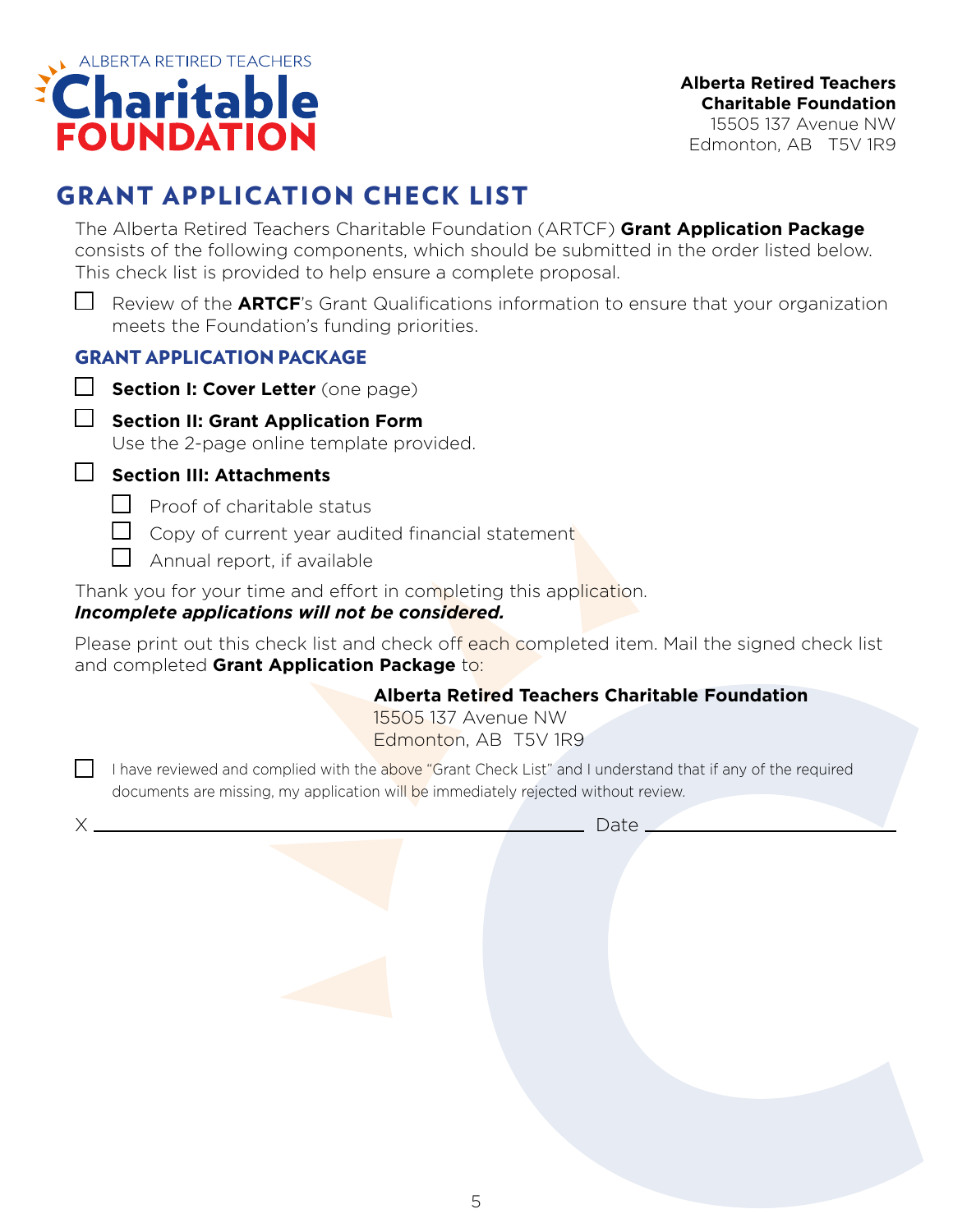

15505 137 Avenue NW Edmonton, AB T5V 1R9

## GRANT APPLICATION

| Legal Name of Organization                                                                             |       |           |                       | Date |
|--------------------------------------------------------------------------------------------------------|-------|-----------|-----------------------|------|
| Mailing Address                                                                                        |       | City      | Prov.                 | P.C. |
| Phone                                                                                                  |       | Fax       |                       |      |
| Web Site                                                                                               |       |           |                       |      |
| Name of CEO or Executive Director                                                                      |       |           |                       |      |
| Phone                                                                                                  | Email |           |                       |      |
| Application Contact and Title (if not the CEO or Executive Director)                                   |       |           |                       |      |
| Phone                                                                                                  | Email |           |                       |      |
| <b>ORGANIZATION INFORMATION</b>                                                                        |       |           |                       |      |
| Primary Service Category of your organization $\bigcirc$ Health Care $\bigcirc$ Housing $\bigcirc$ ESL |       |           |                       |      |
| <b>Mission Statement:</b>                                                                              |       |           |                       |      |
|                                                                                                        |       |           |                       |      |
|                                                                                                        |       |           |                       |      |
| Geographic Area Served (specific to this proposal):                                                    |       |           |                       |      |
|                                                                                                        |       |           |                       |      |
|                                                                                                        |       |           |                       |      |
| Charitable Number                                                                                      |       |           | Year Founded          |      |
| Number of Employees: Full-time                                                                         |       | Part-time |                       |      |
| <b>GRANT REQUEST INFORMATION</b>                                                                       |       |           |                       |      |
| Type of Grant Requested (select one):                                                                  |       |           | Amount of Request: \$ |      |
| ◯ General Operating Support                                                                            |       |           |                       |      |
| ◯ Program Support                                                                                      |       |           |                       |      |
| $\bigcirc$ Other                                                                                       |       |           |                       |      |
| For requests other than general operating support, describe what the grant will be used for:           |       |           |                       |      |
|                                                                                                        |       |           |                       |      |
|                                                                                                        |       |           |                       |      |
| <b>FINANCIAL INFORMATION</b>                                                                           |       |           |                       |      |

Organization's Current Fiscal Year Operating Budget: \$

AND, if other than general operating request . . . Program Budget: \$

Dates: from to

By signing below, I certify that the information contained in this application is true and correct to the best of my knowledge.